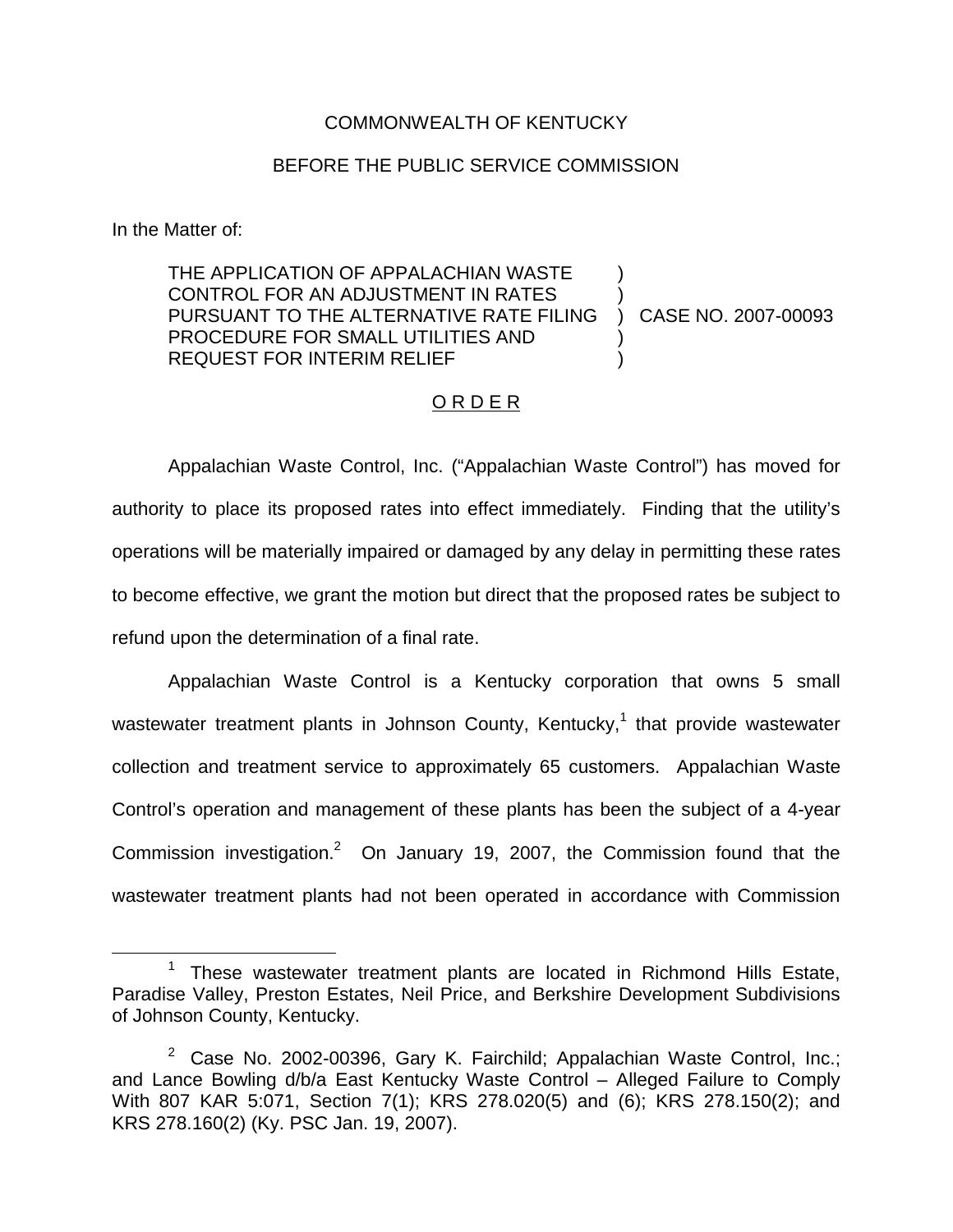regulations and that an unauthorized transfer of control had occurred. The Commission assessed Appalachian Waste Control, its owner, and its operator each a penalty of \$12,000.00 for the operation violations and a penalty of \$500.00 each for the unauthorized transfer of control.

While the Commission conducted its investigation, the Attorney General and Environmental and Public Protection Cabinet ("EPPC") were conducting separate investigations into the operation of the wastewater plants. Each year between 2004 and 2006, the EPPC cited the plants for violations of the Division of Water's water quality administrative regulations. In December 2006, the Attorney General arrested Lance Bowling and his father, David Bowling, for water pollution. $3$  The Bowlings were allegedly dumping untreated sewage into the Big Sandy River.

In December 2006, EPPC petitioned the Franklin Circuit Court to appoint a Special Master Commissioner to operate the 5 wastewater treatment plants. On December 21, 2006, Franklin Circuit Court appointed Squire N. Williams, III as Special Master Commissioner to collect rates for the 5 wastewater plants and to pay a contractor that EPPC would obtain to operate the systems. EPPC subsequently contracted with the Prestonsburg City Utilities Commission to operate the wastewater treatment plants on a temporary basis.

<sup>&</sup>lt;sup>3</sup> See Press Release, Office of Attorney General, Attorney General Greg Stumbo Announces Arrest Following Overnight Raid of Septic Company Caught Dumping Waste into Big Sandy River (Dec. 20, 2006) (found at http://ag.ky.gov/news/bigsandyriversewage.htm) (last visited Jan. 10, 2007). See also State Files to Take Over Five Wastewater Plants, Lexington Herald-Leader, Dec. 21, 2006 (found at http://www.kentucky.com/mld/kentucky/news/local/states/kentucky/ counties/ clark/16287510.htm) (last visited Jan. 11, 2007).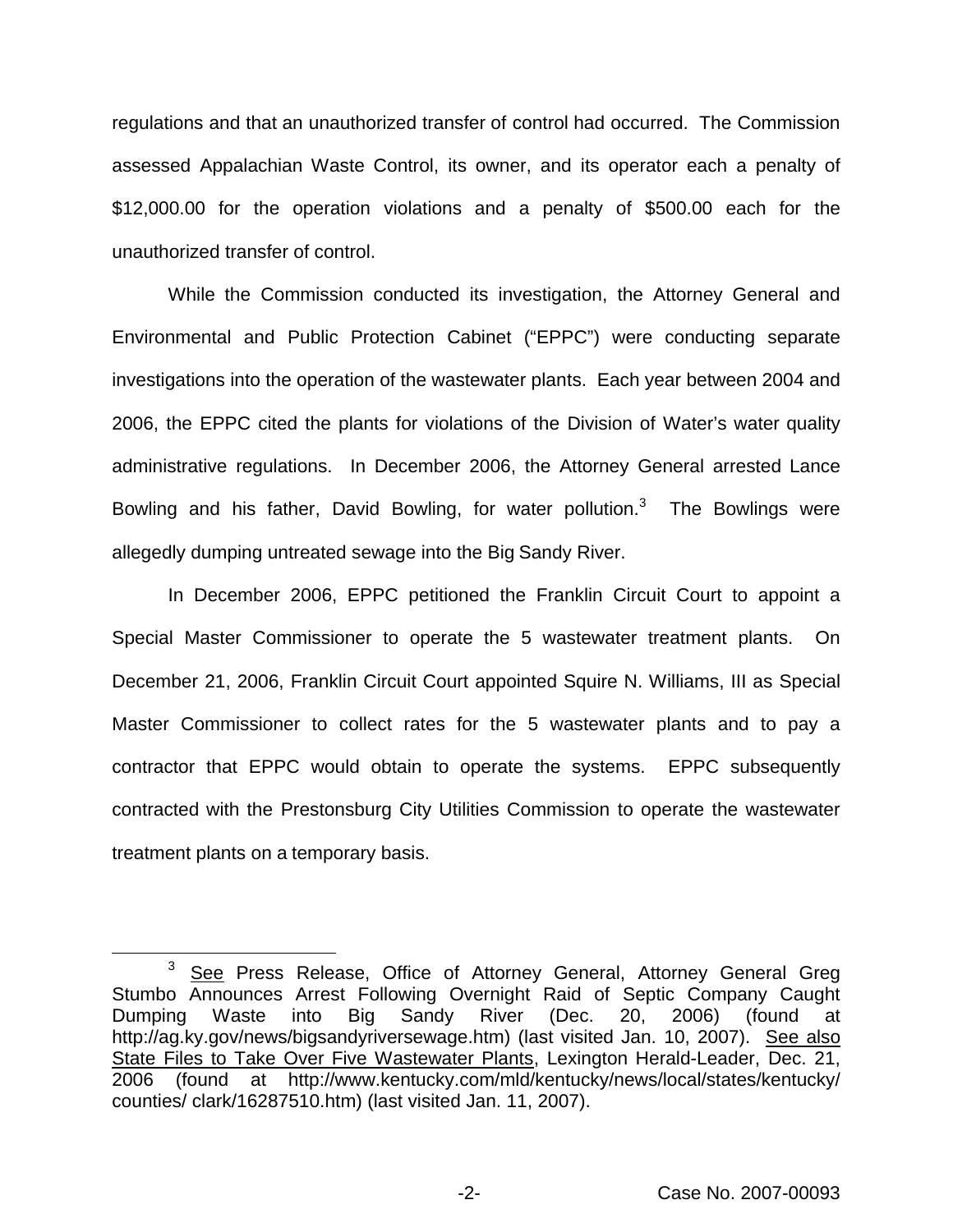The Special Master Commissioner has limited funds in which to pay the Prestonsburg City Utilities Commission for its services. He received \$10,000.00 from a bond that Lance Bowling forfeited as a result of his non-compliance with EPPC and Franklin Circuit Court Orders. His only other source of funding is the monthly rates for wastewater service. Some of the rates have not been adjusted in over 20 years and are low when compared to similarly situated wastewater treatment plants.<sup>4</sup>

On March 30, 2007, the Special Master Commissioner applied to the Commission on behalf of Appalachian Waste Control for authority to assess a monthly rate of \$56.72 for customers of each wastewater treatment plant. The proposed rate increases range from 54 to 1,034 percent.<sup>5</sup> On April 9, 2007, the Special Master Commissioner formally notified the Commission of his intent to place the proposed rate into effect for service rendered on or after April 29, 2007. Prior to this notice, he requested that the Commission not suspend the proposed rate but permit it to become effective subject to refund.

On April 10, 2007, the Commission held a hearing on Appalachian Waste Control's request to place the rate into effect immediately. Present were the Special Master Commissioner; representatives of the EPPC; and Michael Strafford, a customer

4

|                      | Preston        | Paradise | <b>Berkshire</b> | Neil      | Richmond     |
|----------------------|----------------|----------|------------------|-----------|--------------|
|                      | <b>Estates</b> | Vallev   |                  | Price     | <b>Hills</b> |
| <b>Proposed Rate</b> | \$56.72        | \$56.72  | \$56.72          | \$56.72   | \$56.72      |
| <b>Current Rate</b>  | \$20.15        | \$26.60  | \$35.00          | \$5.00    | \$36.73      |
| Percentage Increase  | 181.49%        | 113.23%  | 62.06%           | 1.034.40% | 54.47%       |

 $5$  To ensure the continued operation of the plants, the Special Master Commissioner requested the assistance of Commission Staff to prepare an application for rate adjustment. To assist the Special Master Commissioner, an element of Commission Staff was selected to prepare an application and to assist the Special Master Commissioner in prosecuting the case before the Commission.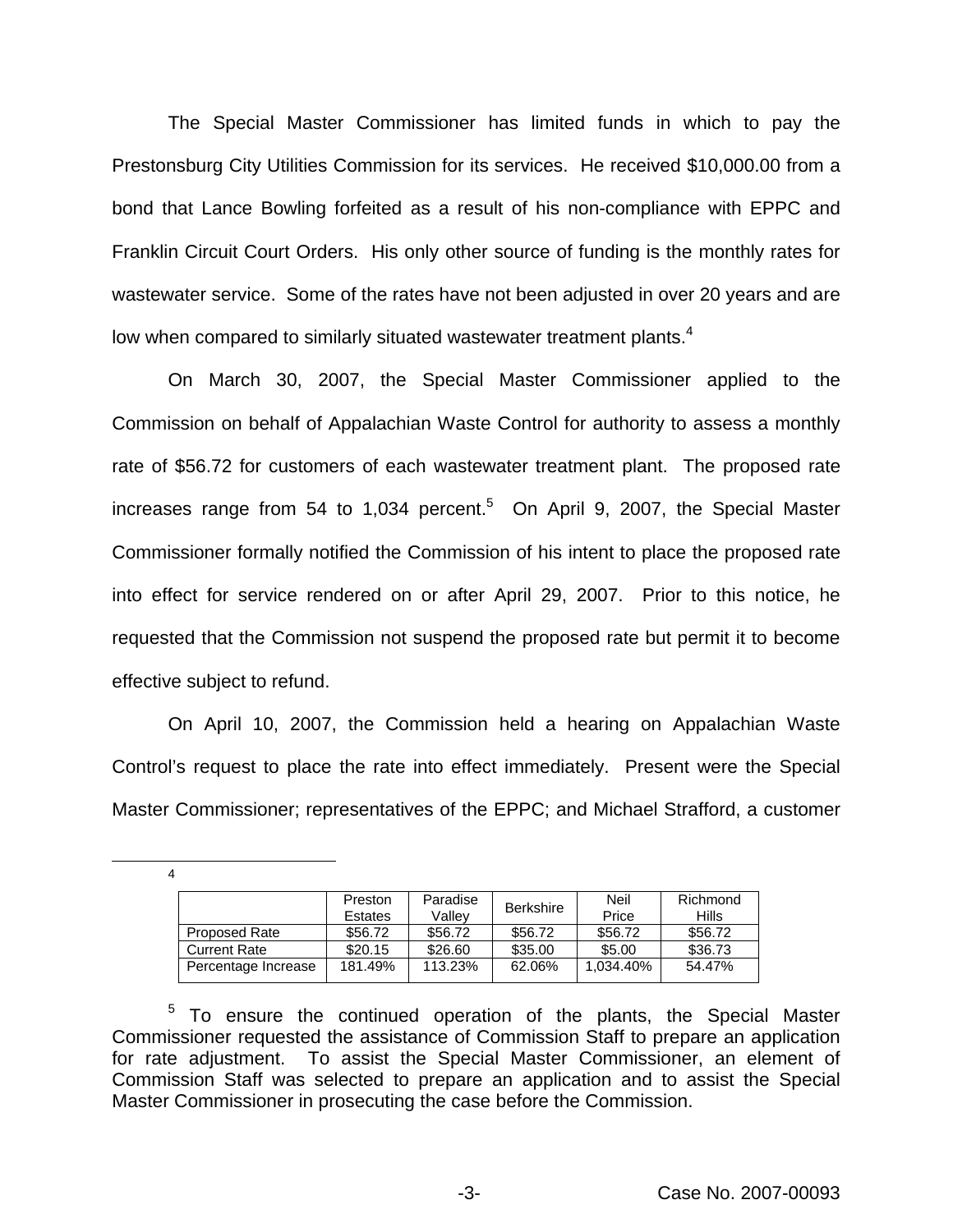of the Preston Estates Subdivision Wastewater Treatment Plant. Testifying at this hearing were Mark Frost, Commission Staff Financial Analyst; David Ellis, manager of the Prestonsburg City Utilities Commission; and the Special Master Commissioner.

The testimony indicated that the proposed rates are based in large measure on cost estimates for maintenance labor, sludge disposal, electric power, and legal expenses. These estimates also include the payment of a \$3,600.00 annual fee to the Special Master Commissioner to compensate him for his services and expenses. Based upon the testimony of Mr. Frost and Mr. Ellis, these estimates may be conservative and appear to have excluded other costs normally included for ratemaking purposes.

The Commission does not question the veracity or truthfulness of the estimates provided. The Prestonsburg City Utilities Commission has no responsibility for the plants. They lie outside of its service area and in a different county. Long-term plans include possibly connecting the wastewater treatment plants to the sewage collection lines of the Paintsville Utilities Commission. The Prestonsburg City Utilities Commission states that it is providing assistance only at the request of the EPPC and seeks only to recover its costs. It estimates that the cost of operating the plants far exceeds \$56.72 per customer per month. Franklin Circuit Court has authorized the Special Master Commissioner to pay a basic fee of \$60.00 per month per customer "for labor plus the cost of any equipment, materials and supplies" to be charged.

Based upon the estimates that the Special Master Commissioner and the Prestonsburg City Utilities Commission have provided, it is clear that Appalachian Waste Control's existing rates are insufficient to meet its expenses and ensure its compliance with state and federal water standards. While Appalachian Waste Control's

-4- Case No. 2007-00093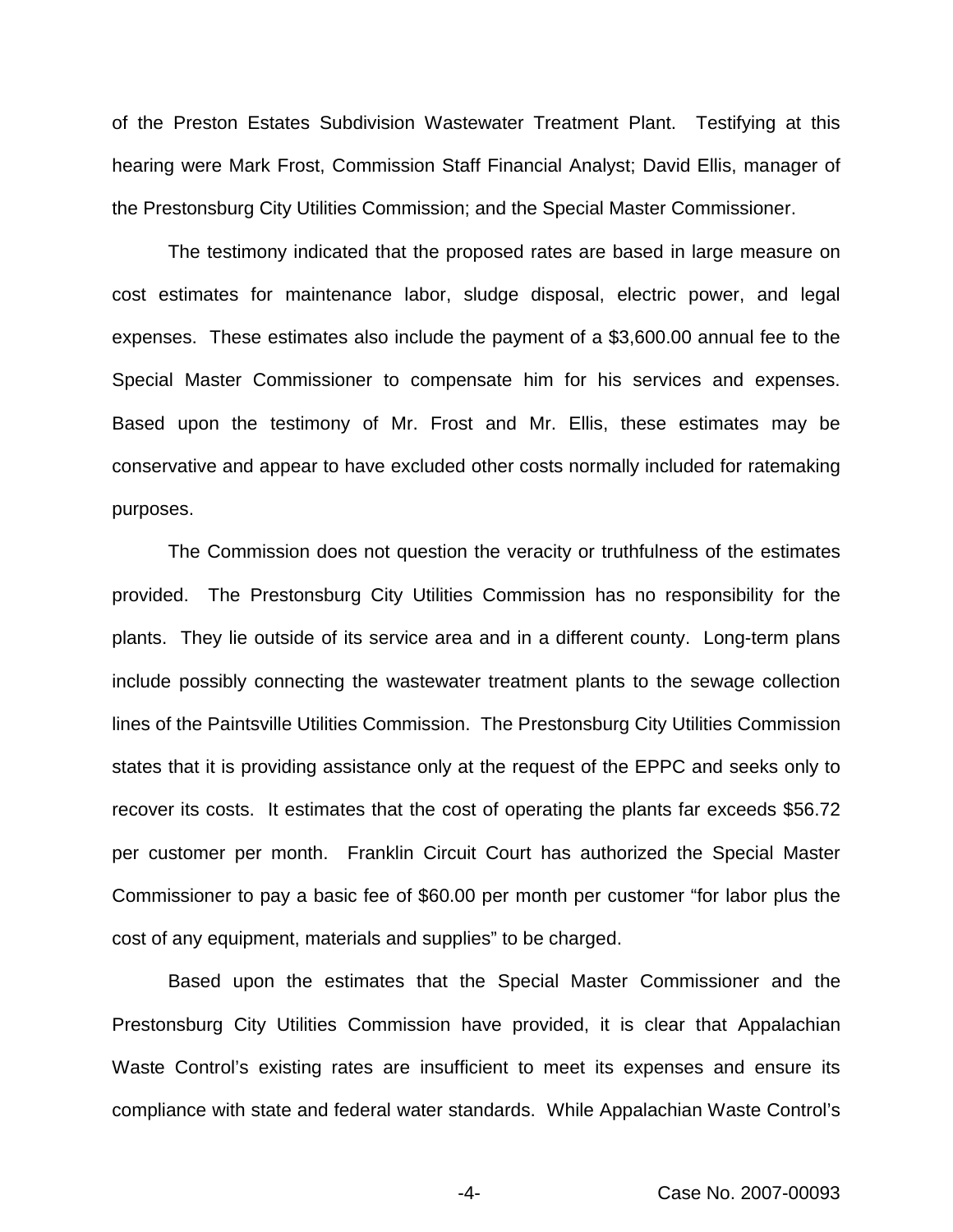existing rates will generate only \$30,276.00 in revenues, its wastewater treatment plants appear to have total annual expenses of \$61,258.00. The Special Master Commissioner has testified that he has no excess funds to cover this deficit. He has already expended all available funds to repair the plants and has no funding source but monthly service rates.

The Prestonsburg City Utilities Commission has noted that it cannot maintain and operate the wastewater plants unless it is compensated for the cost of its services. There is no known party in the wings willing or capable of succeeding the Prestonsburg City Utilities Commission if that entity is unable to continue to provide contract services to the Special Master Commissioner. Given the lack of funding, the estimated level of revenues and expenses, and the lack of other available contractors to operate the plants, the Commission finds that immediate implementation of the proposed rates is necessary to avoid material impairment of Appalachian Waste Control's operations.

While the estimates of Commission Staff and Prestonsburg City Utilities Commission accurately reflect the currently available information, we find that a more accurate estimate of Appalachian Waste Control's expenses will be ascertainable after the utility has experienced several months of actual operation. Accordingly, while we will authorize immediate implementation of the proposed rate, we find such rates should be collected subject to refund and that the Special Master Commissioner should report on the utility's financial operations after operating for 3 months under the proposed rates. Based upon these reports, the Commission can make a final determination as to the appropriate rate for the wastewater treatment plants.